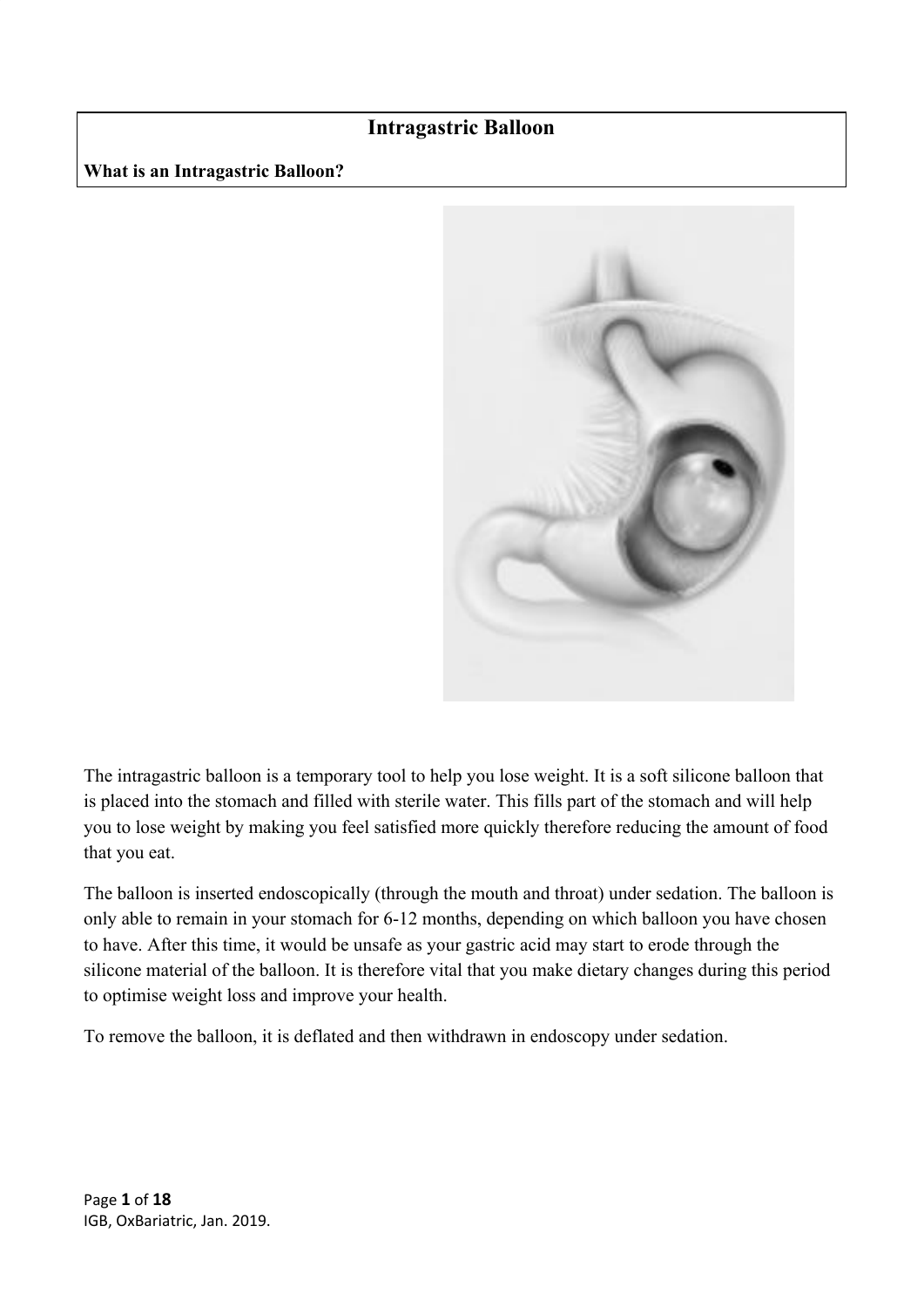#### **Success with an Intragastric Balloon**

A date to remove your balloon will be set at the time of placement and you must attend on this date. Studies have shown that over the 6 months that the balloon is in place, people can lose between 25 and 44% of their excess weight. A good target is to aim to lose around 1kg per week while the balloon is in place. Some people may find that they lose more weight during the first 3-6 months of placement and then the balloon helps them in maintaining this weight loss. The amount you lose and whether you maintain this loss will depend on the lifestyle changes you make and how well you maintain these changes. Failing to attend follow up appointments will increase your risk of complications and will also make it less likely that you will get the best results possible.

### **Risks and potential side effects**

As with any procedure, there are potential risks and side effects related to the intragastric balloon. The following are uncommon however you need to be aware of them:

Risks:

- Intestinal obstruction by the balloon. If the balloon deflates spontaneously it may pass into the small bowel causing a blockage. This can potentially cause death. If you experience any of the following symptoms it may be a sign that this has happened:
	- A sudden loss of satisfaction from food
	- An increase in hunger/appetite
	- Being able to tolerate larger portions of food
	- A sudden change of feeling in your stomach
	- Persistent vomiting
	- Severe abdominal pain
	- Severe constipation associated with pain
	- Unable to tolerate food or fluids

If this happens you must follow the instructions in the 'What to do in an emergency' section of this booklet. The balloon will need to be removed immediately.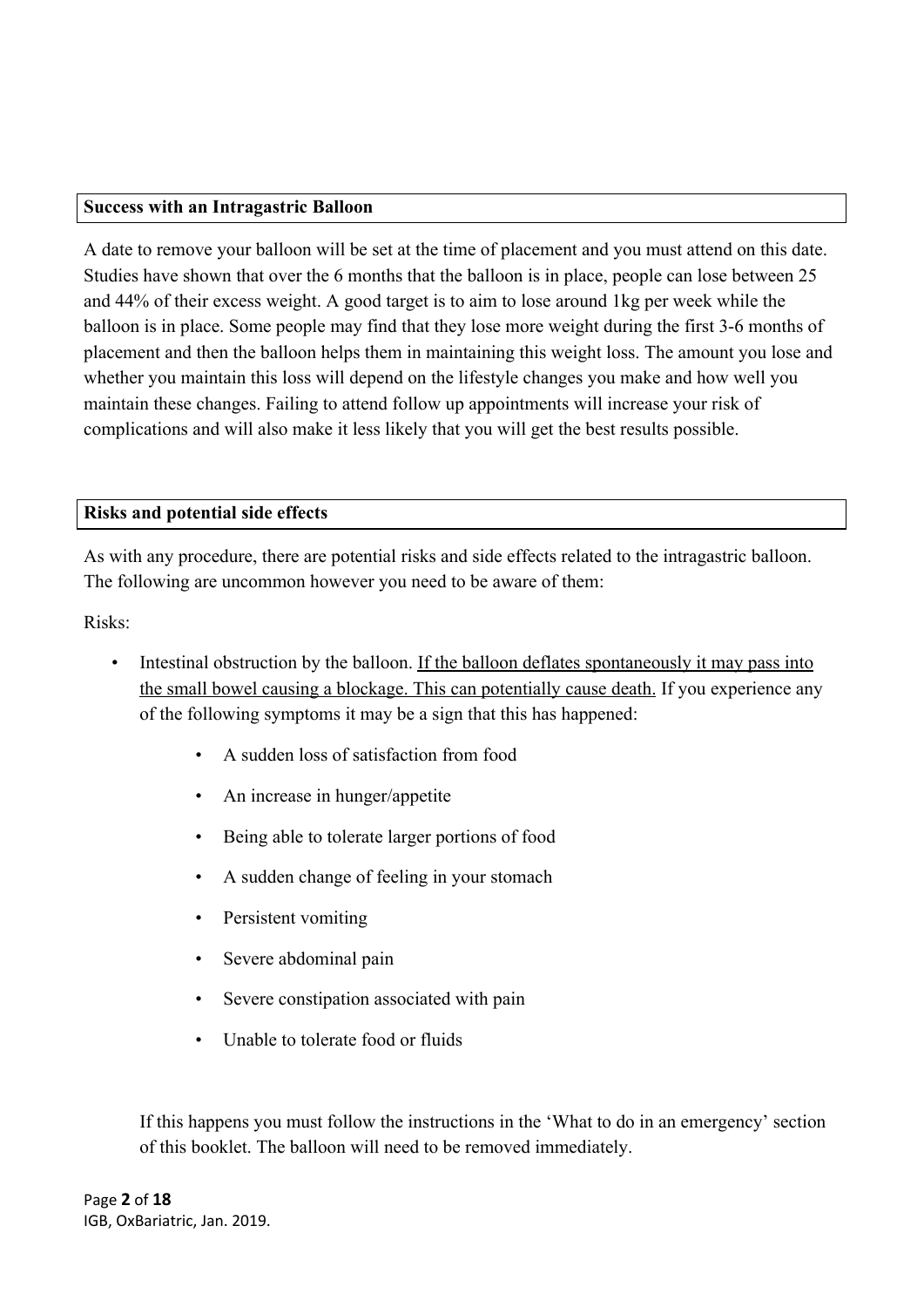Bleeding or perforation of the digestive tract can occur as a result of injury during the balloon insertion or removal, this may require surgical correction.

#### **Side effects:**

- Gastric discomfort, nausea and vomiting are very common to begin with but rarely continue in the long term unless the balloon is causing a blockage.
- A feeling of heaviness in the abdomen, abdominal pain, back pain, reflux and indigestion have also been reported.
- Burping is common; if this becomes problematic please contact your Dietitian.
- Bad breath can occur where food is left on the balloon and starts to digest. Ensure you take a drink 45mins after your meal to wash food remains from the balloon.
- Medication is prescribed to reduce your stomach acid production and reduce symptoms of nausea and cramping. It is important that you take this as prescribed.

#### **Prior to the procedure**

You must not eat anything for 12 hours before the procedure. You may have plain water up to 6 hours before. Eating and drinking after these times can increase the risk of food and fluids going into your lungs during the procedure. Your procedure will be cancelled if your stomach is not empty.

If you have been informed that this is going to be performed as day surgery you will need to bring someone with you to accompany you home and you must have someone with you for the first 24hrs. Because you will be sedated you will not be able to drive or take public transport on your own when you leave.

### **What to expect whilst in hospital**

#### **Admission**

Please don't bring any valuables or large sums of money with you and remove all jewellery (including body piercings) apart from your wedding ring. Please also remove any false nails or nail varnish before your admission. Do not wear any make up on the day of your admission, mascara must be removed.

### **Pain relief**

Most patients find that the procedure is not painful, but you may have a sore throat or some abdominal discomfort.

Page **3** of **18** IGB, OxBariatric, Jan. 2019.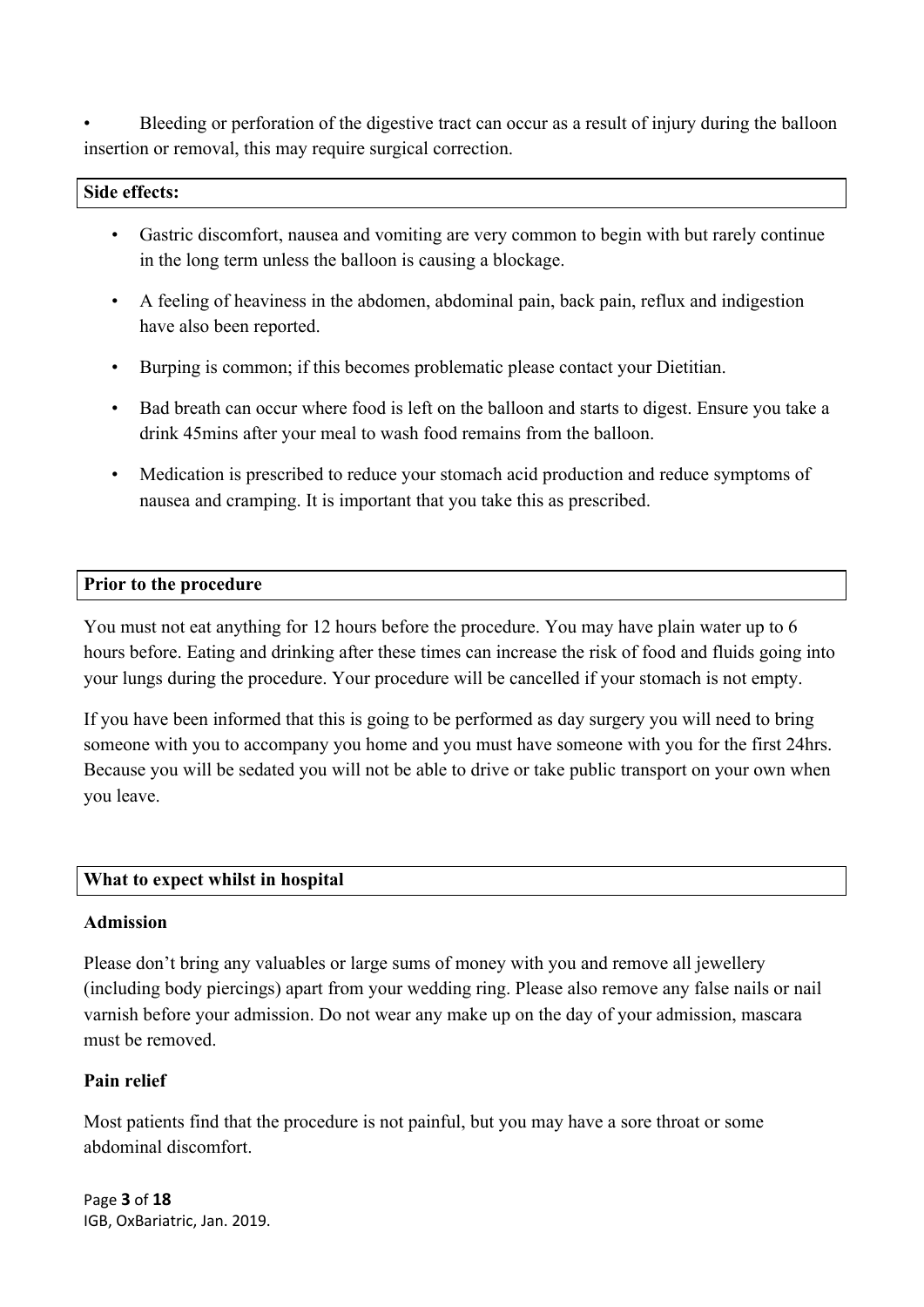If you experience any pain it is important that you tell the nurse or doctor who is looking after you.

# ● **Mobilising**

Getting up and about after your procedure is essential to reduce your risk of developing a blood clot. We will ask you to get up from the bed as soon as you have recovered from your sedation. We will ask you to sit out of bed and have a small walk. When you go home, try to go for a small walk every four hours during the day. Please do not try to walk on your own if you feel dizzy or lightheaded.

# ● **Medication**

If you are a diabetic and take medications to control your diabetes please speak to the team about adjustments to the dose of your medication after your procedure.

# **Please note: If you are a type 1 diabetic do not stop taking your insulin. Although the amount of insulin you need may be lower as you lose weight, you will still always need to take insulin.**

After your procedure it is very likely that you will experience some nausea and/or vomiting. To help with this we can give you medications:

- Ondansetron (an anti-sickness medication)
- Buscopan (an anti-spasmodic to reduce cramping/pain)
- PPI e.g. Omeprazole (to reduce stomach acid production)

These medications should help with symptoms but do let your nurse or doctor know if you are still feeling nauseous after taking them. For a number of people this nausea can continue after you are discharged home but we can advise you on which medications to keep taking until this improves.

Most people can take solid tablets after this procedure, however larger tablets may need to be halved or crushed. You may need to space out your medications throughout the day and you shouldn't try to swallow more than one tablet at once.

### ● **Fluids**

Once you are awake from your sedation you will be able to take sips of clear fluids. You will be able to gradually build up to drink any fluids with the exception of alcohol or fizzy drinks. More information about this can be found in the dietary section of this booklet.

Once you are drinking enough fluids we will take down your drip. You will need to be tolerating fluids before you can be discharged home. Initially you may need to sip the fluids as big mouthfuls or lots of fluid drunk quickly may make you feel more sick or bloated and/or uncomfortable.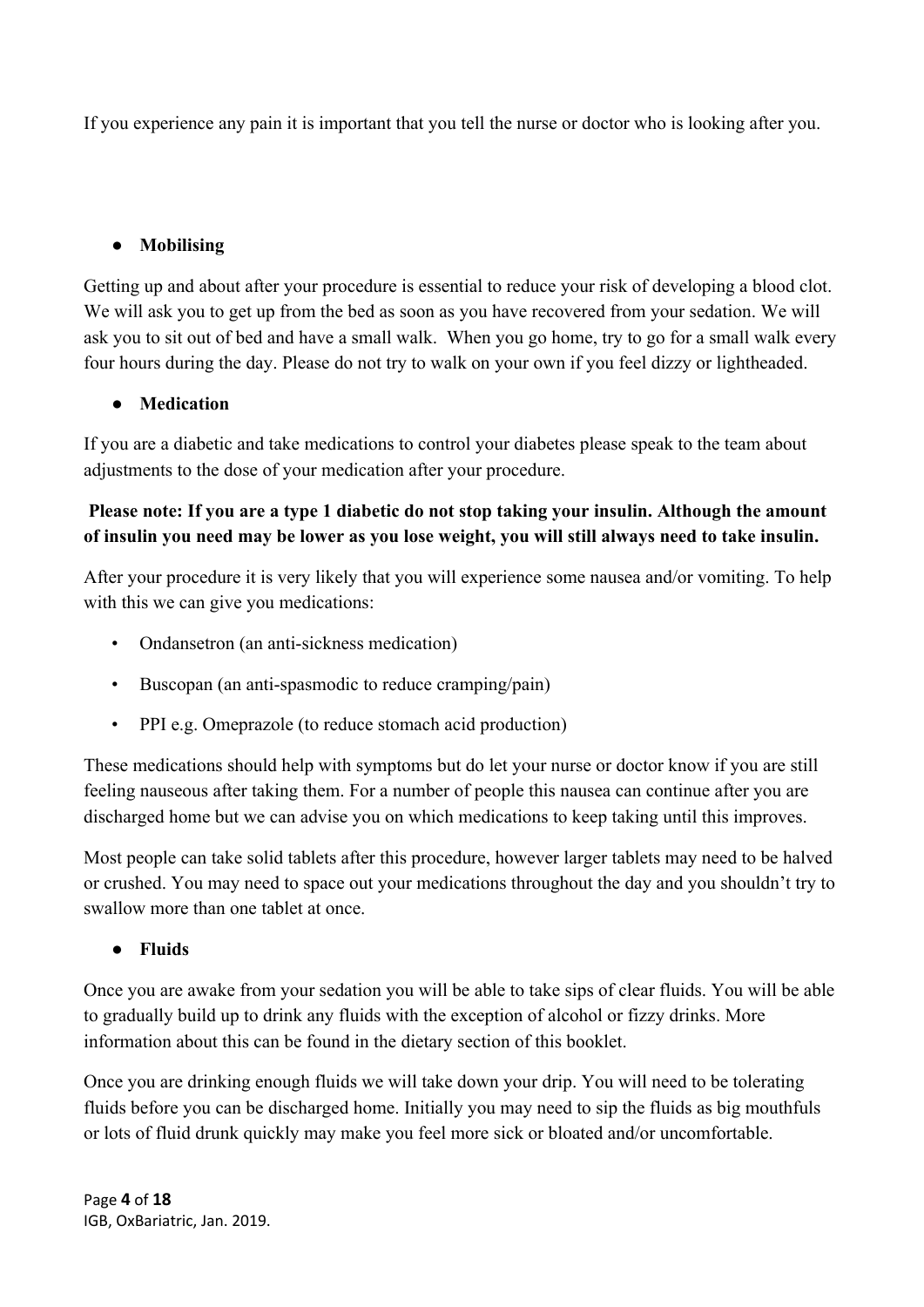### **Going home following the insertion of an Intragastric Balloon**

This information should help to answer some of your questions and to help you know what to expect once you leave the hospital.

# ● **Pain and pain relief**

You may experience some abdominal pain or discomfort for a few weeks after your procedure. This should ease and improve with time but if your pain becomes worse or does not improve, please speak to your bariatric team or your GP.

# **Bowel function**

As a result of this procedure, a change in your diet and the use of any pain medication you may experience irregular bowel habits. This should settle in time but may be different from your bowel habit before your gastric balloon was placed.

If you are experiencing any of the following please discuss them with your consultant or dietitian:

- Loose and/or smelly stools which continues for a few days
- You notice some blood in your stools
- You are struggling to open your bowels

Following this procedure, it is important to avoid taking any bulk forming laxatives such as fybogel, as these may swell in your stomach and cause discomfort. Recommended laxatives include lactulose, senna, sodium docusate or Movicol®.

### ● **Exercise and activity**

Most people will feel tired when they first go home from hospital and are frustrated by not feeling able to do all the things they want to do. Do not worry, this is normal and will improve, remember to continue moving around as you were in hospital. Gentle walking will help speed up your recovery. You should not engage in any moderate to vigorous physical activity for the first 24hrs. Any changes in position e.g. lying to sitting must be slow and steady until your body gets used to the balloon.

### ● **Work**

The time at which you return to work depends on the type of job you have. You can expect to return to work around one week after your procedure depending on your recovery and how active your job may be.

Page **5** of **18** IGB, OxBariatric, Jan. 2019.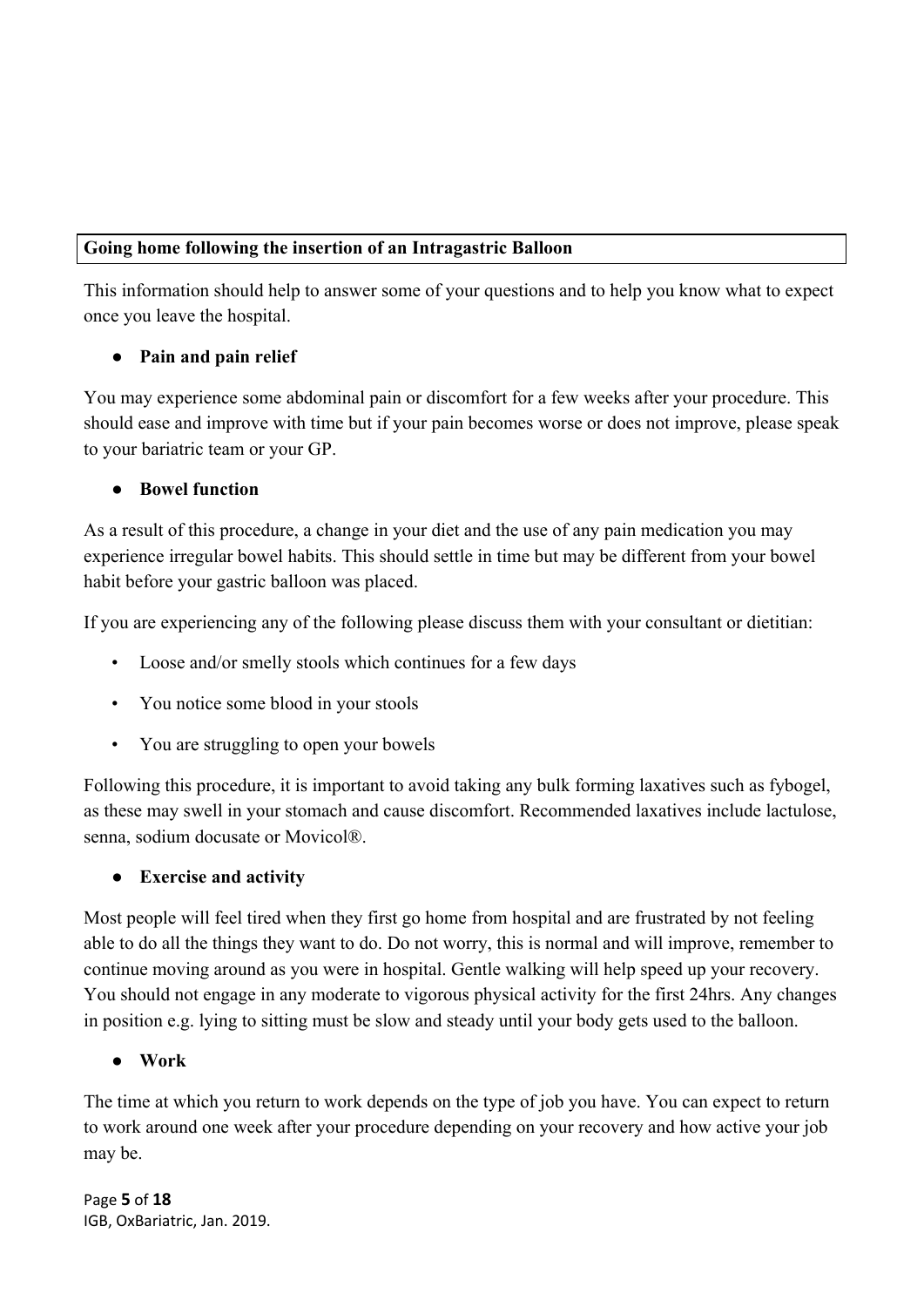# ● **Driving**

We recommend that you should not drive for the first 48hrs after your procedure. After this time, if you are feeling well and not taking any medication which can cause drowsiness, you should be able to drive. Remember, for your own safety and that of others, you must have the strength and movement to be able to do an emergency stop.

You should also contact your insurance company to make sure you are covered when you decide to drive again.

### **Health conditions such as diabetes, sleep apnoea and hypertension**

These health conditions should improve as you lose weight and make healthy lifestyle choices. We recommend that you organise a review with your GP or specialists who help you manage these conditions as your medications may need changing. Try to ensure that you make an appointment with your GP within 2 weeks of your discharge and arrange regular reviews.

If you are diabetic is it important that you monitor your blood sugars after your operation as your medications may have been changed prior to you being discharged from the hospital. **If you have Type 1 diabetes you should never stop taking insulin.**

### **What can I expect after having the balloon placed?**

During the first few days you will feel uncomfortable as your stomach gets used to the balloon. You are very likely to experience nausea, vomiting, bloating, diarrhoea and cramping until your body adjusts to the balloon. The length of time it takes for the body to adjust varies from one person to another and can take up to 2 weeks or longer. It is vitally important that you drink plenty of fluids during this time to keep you hydrated.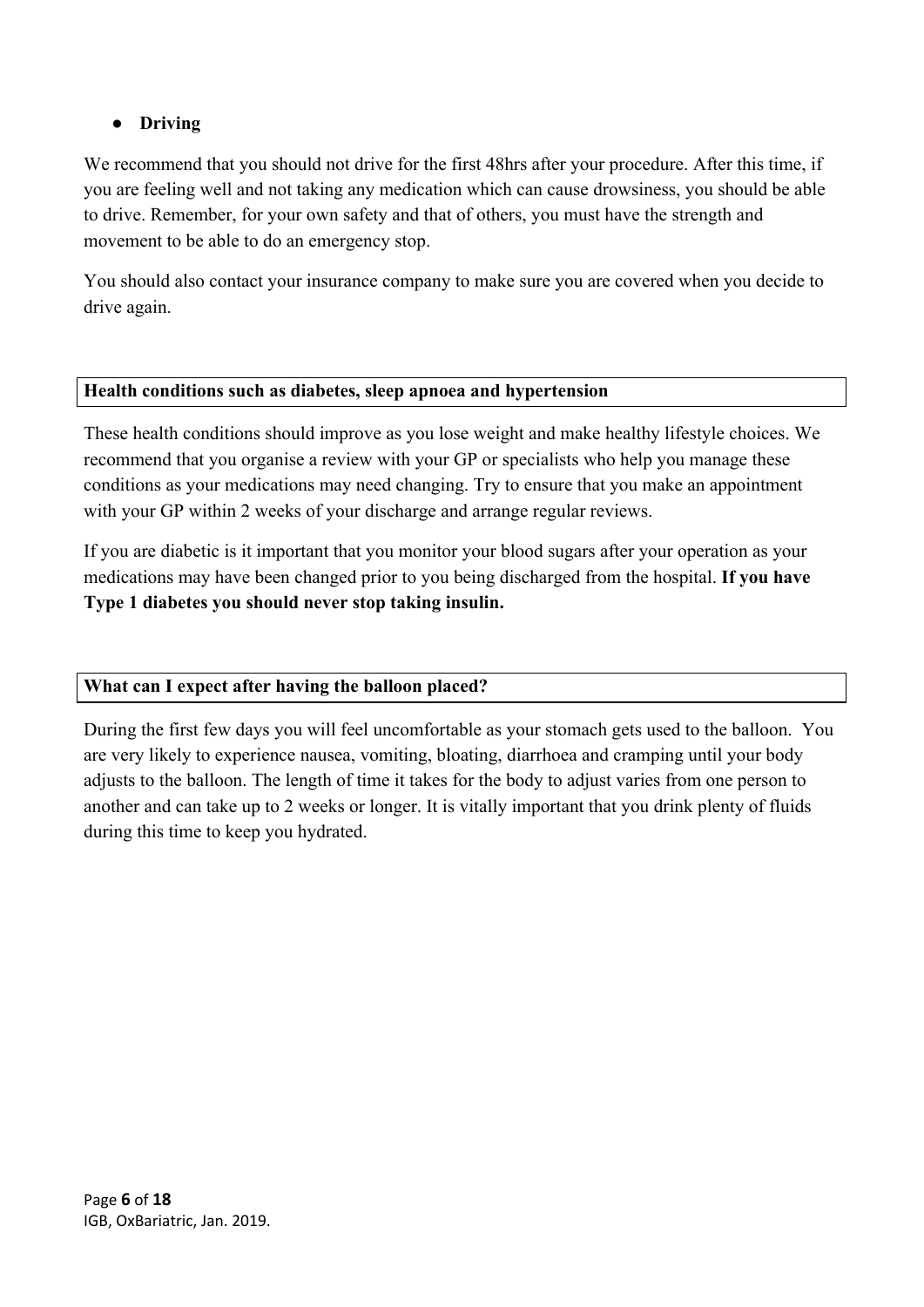# **Eating and drinking post Intragastric balloon**

Your diet must be built up gradually after the balloon has been placed to minimise symptoms. There are 4 stages of diet that you will need to progress through:

- Fluids only
- Smooth, puree texture foods
- Soft foods
- Normal texture foods

# **Day 1- Water Only**

- Drink cold water very slowly in small sips or take it from a teaspoon.
- Wait 1-2 minutes between each sip.
- Do not drink more than 100ml (1/2 cup) at any one time.
- Wait for at least 10 minutes between drinks.

If you do not follow these guidelines you are likely to experience increased nausea and vomiting.

### **Day 2-3- Fluids only**

Aim to have at least 2 litres of low-calorie fluids daily. This may be difficult to start with, but you must build up gradually taking small sips frequently to prevent dehydration.

 As you are not eating at this stage it is important to aim to include high protein liquids. Aim to have the following per day:

- 3-4 items from the 'protein' list
- 1-2 items from the 'occasional' list (optional)
- Make the remainder of the 2 litres up from the 'others' list

Take a dissolvable or chewable multivitamin and mineral supplement daily until you move onto normal texture foods.

| Protein              | <b>Occasional</b>       | <b>Others</b>                |
|----------------------|-------------------------|------------------------------|
| 400ml (2/3pint)      | 150ml/small glass       | Water (plain, or low calorie |
| semi-skimmed/skimmed | unsweetened fruit juice | flavoured) NOT carbonated    |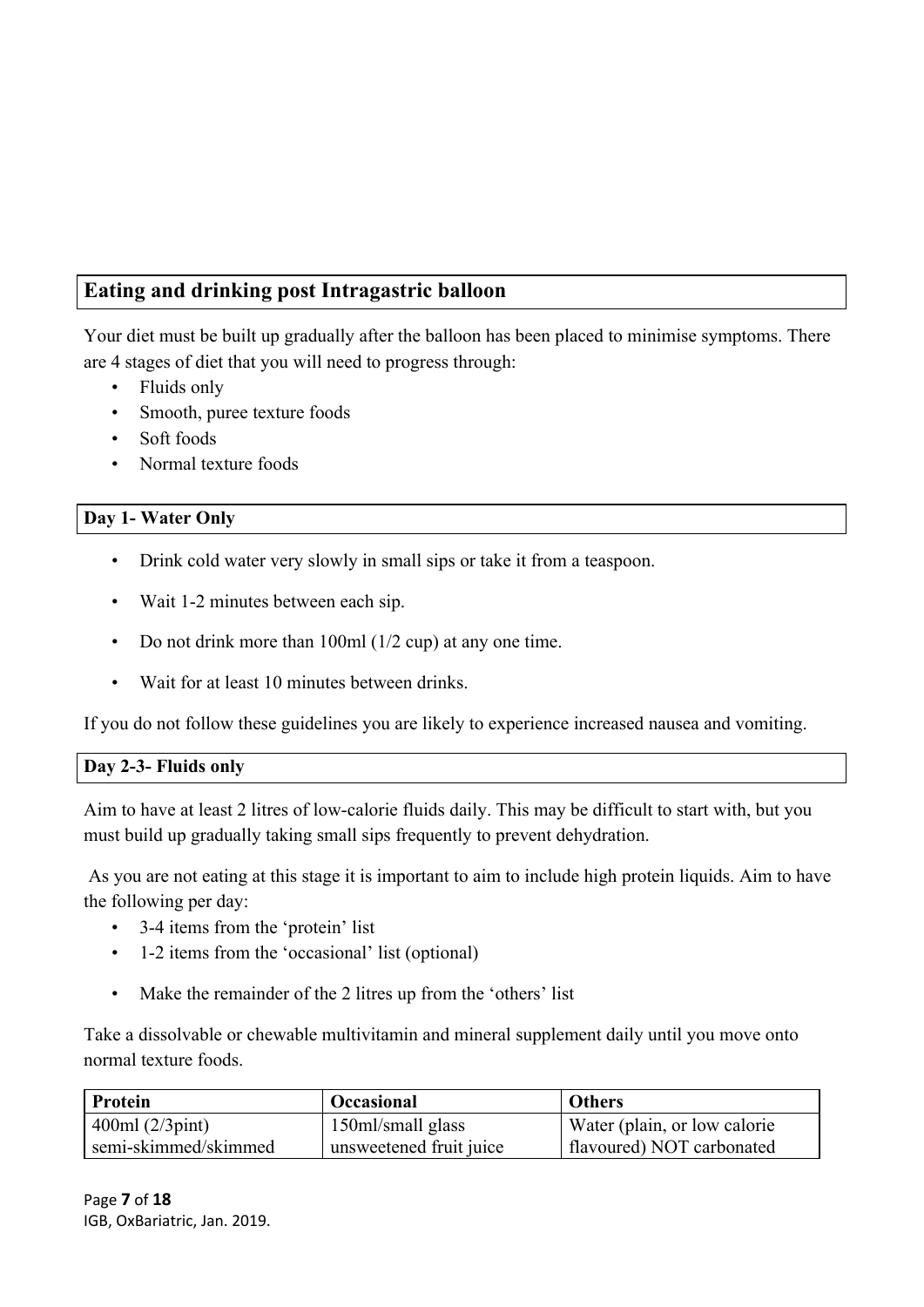| milk/soya milk (with added                                                                       |                                                    |                                                                                                         |
|--------------------------------------------------------------------------------------------------|----------------------------------------------------|---------------------------------------------------------------------------------------------------------|
| calcium)                                                                                         |                                                    |                                                                                                         |
| 2 smooth diet yoghurts (125g)<br>each) to blend with<br>milk/water to a drinkable<br>consistency | 1 glass (200ml) vegetable<br>juice                 | No added sugar squash                                                                                   |
| 1 x 325ml Slimfast or similar<br>brand                                                           | 1 x 100ml low fat, low sugar<br>Actimel or similar | Oxo/Bovril/Marmite/Stock<br>cubes (limit if you have high<br>blood pressure due to salt<br>content)     |
| 3 heaped tbsp. skimmed milk<br>powder                                                            | 100-150ml smoothie                                 | Soups (you may need to dilute<br>with extra water/stock/milk, and<br>sieve to ensure there are no bits) |
| 15g Protein powder e.g. soya<br>or egg (from health food<br>stores)                              | Low calorie hot<br>chocolate/Ovaltine/Horlicks     | Miso powder (sieved)<br>Tea/Coffee/Herbal teas                                                          |

### **Day 4-7- Smooth puree foods**

Puree foods should have a smooth consistency and be free from lumps. They should be moist and of a "spoonable" consistency. You will need a blender, liquidiser or food processor. If you have a freezer, it is often easier to process several portions at once then freeze the extra portions. This can also help you to manage the portion sizes.

**Top tip:** Freeze puree foods in an ice cube tray, these individual portions will be approximately 1 dessertspoon and will help with portion control.

### **To puree food:**

- Cook meat, fish, potato or vegetables.
- Remove any skin, gristle, tough skins and large seeds.
- Cut into small chunks.
- Add extra liquids such as skimmed milk, clear soup, stock, fat-free gravy or sauce, then blend.
- Adjust the flavour by using herbs, spices, lemon juice, tomato puree etc.

If you find that you are having difficulty managing certain foods, check that you have added enough liquid and that it has been blended well enough and sieved to remove all lumps if necessary. Meat, poultry and fish can be more difficult to blend to a pureed consistency. You may need to start with very small amounts of these foods and be more creative with your food choices.

### **Recommendations:**

Page **8** of **18** IGB, OxBariatric, Jan. 2019.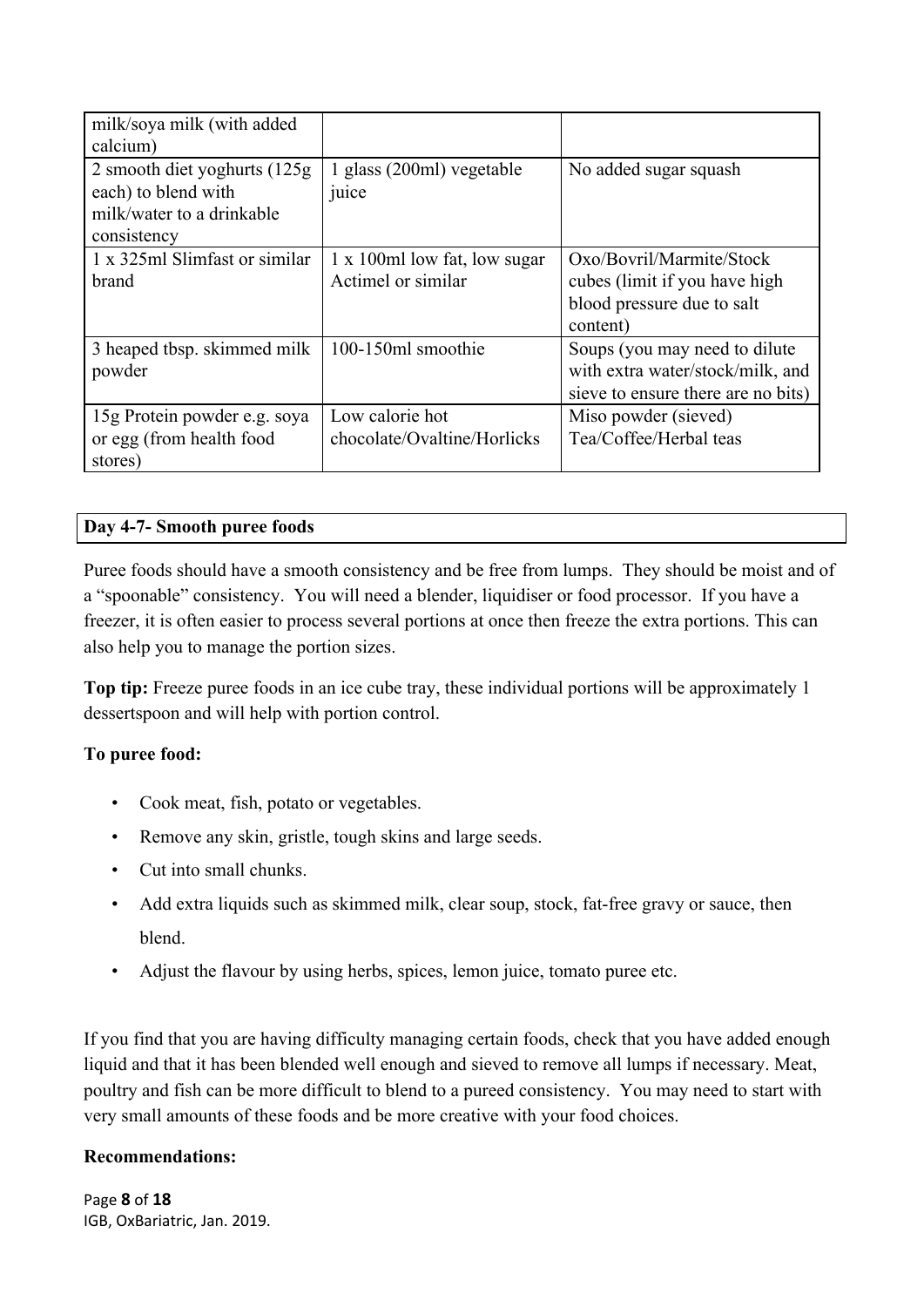- Start by eating up to 6 small puree 'meals' per day. The food that you choose should be low fat and low sugar. Ensure there is a minimum 45minute break between meals.
- Your portion sizes should be around 3-6 tbsp. per meal. Aim not to exceed 6 tbsp. even if you feel you could eat more.
- Serve your meals on a 7inch side plate.
- Eat very slowly, taking at least 20 minutes for each meal to recognise the new feeling of your stomach filling up.
- Stop eating at the first sign of satisfaction- do not aim to eat until you are full.
- Drink frequently before your meal then leave at least 45minutes after your meal before drinking again.
- Consume a minimum of 2 litres of fluids per day.
- Consume low calorie fluids, avoid carbonated drinks and alcohol. Limit tea and coffee to about 4 cups per day to avoid excess caffeine.
- Continue to take a dissolvable or chewable multivitamin and mineral supplement daily until you move onto normal texture foods.

### **Foods to include in the puree stage:**

### **Breakfast:**

- $\frac{1}{2}$  Weetabix with skimmed milk
- 2-4 dessert spoons of Readybrek or porridge
- Milk fruit smoothie (blend 100-200mls skimmed milk with 1-2 portions of fruit)
- Yoghurt fruit smoothie (blend  $\frac{1}{2}$  of a 125g pot diet yoghurt with 2-3 teaspoons of pureed fruit)
- Alternatively, add 2-3 teaspoons of pureed fruit to your ReadyBrek or porridge

### **Main Meals:**

• **Thick soups** containing lentils, pulses such as chickpeas, borlotti beans or other beans, or pureed chicken or fish and vegetables. Aim for a maximum of 4 dessert spoons of soup.

*These can either be homemade or shop-bought, but remember the soup must contain protein. If the soup is too thick you will need to add more stock, milk or water to thin it down to a pureed consistency.*

*•* **Pureed minced lamb, beef, pork or turkey, quorn or tofu**. Aim for 4 teaspoons and eat with mashed potato and (maximum 2-3 teaspoons).

*Use a low fat sauce or gravy to make a smooth, pureed consistency.*

**• Dhal** is a spiced dish made using yellow split peas, or red or yellow lentils. Split peas require soaking but lentils do not.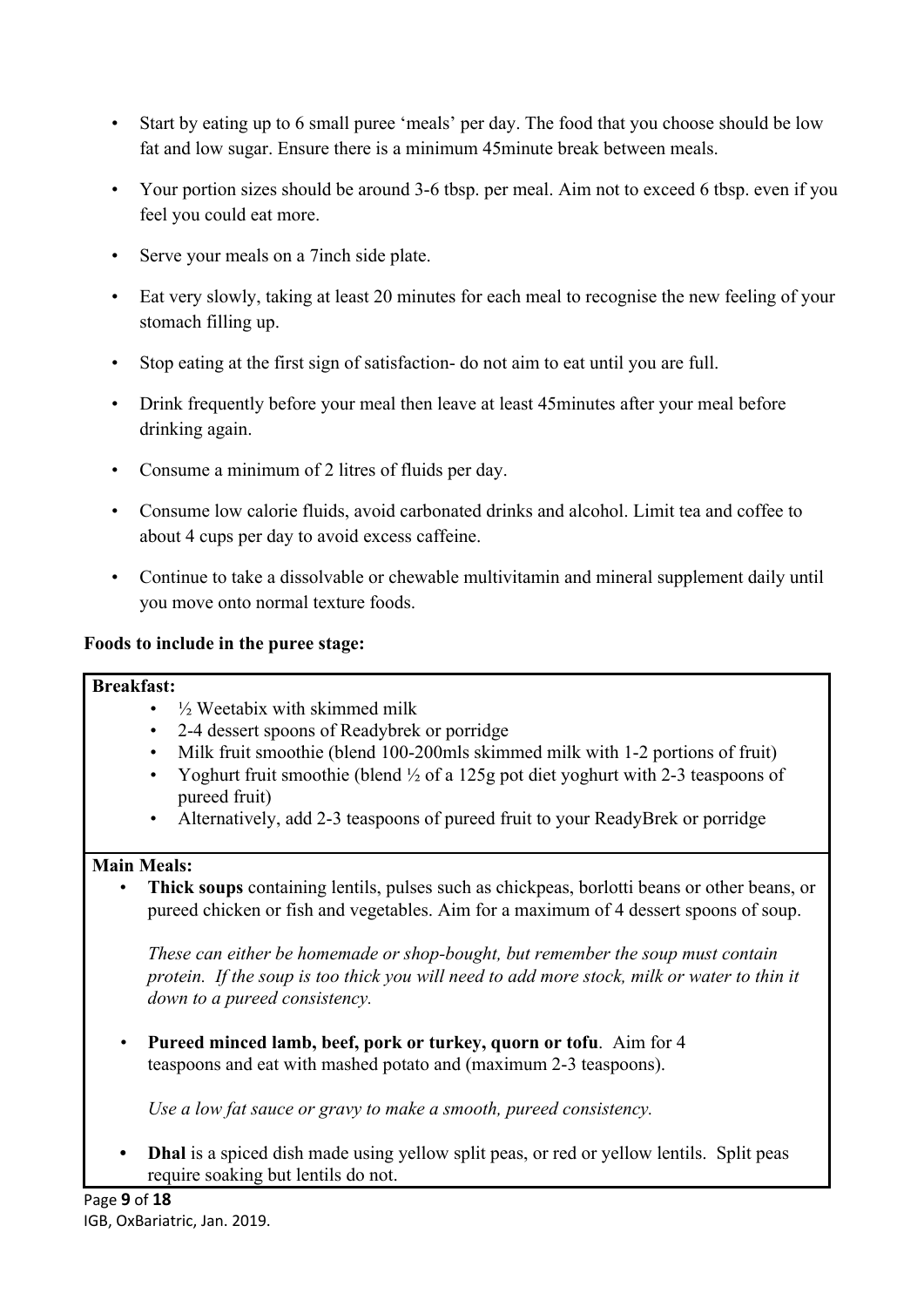- **• Lentils** can be cooked and a variety of different foods added to taste. Try cooking lentils and adding some extra low fat cheese spread or crushed garlic, blended tinned tomatoes or herbs or spices of your choice.
- **Cottage cheese** (low fat variety). This is a great, low fat source of protein and can be eaten with mashed potato. If the consistency is not smooth enough, it can easily be mashed with a fork and a little milk added to soften.
- **• Spreadable cheese** (extra light variety). Again this can be added to mashed potato to add protein. The cheese portions/triangles are a good way to help with portion control.
- **Tinned plum tomatoes**. These can be used as a useful store cupboard addition to minced meats or added to soups (for example, lentil and tomato soup). Remember to blend them to a smooth consistency.

| 8.00am             | $\frac{1}{2}$ Weetabix with skimmed milk                          |
|--------------------|-------------------------------------------------------------------|
|                    | or                                                                |
|                    | 3-6 dessert spoons of thin porridge or Readybrek made             |
|                    | with skimmed milk (made up quantity)                              |
| 9.30am             | coffee made with 100mls fortified skimmed milk                    |
| 11.00am            | $\frac{1}{2}$ of a 125g pot of diet yoghurt or diet fromage frais |
| 12.30pm            | 4 teaspoons of pureed chicken or fish in a low fat/fat            |
|                    | free sauce                                                        |
|                    | and                                                               |
|                    | 2-3 teaspoons of mashed potato                                    |
|                    |                                                                   |
| 2.00 <sub>pm</sub> | 150ml tea or coffee with milk                                     |
| 3.30 <sub>pm</sub> | 100ml fortified skimmed milk                                      |
|                    | $\alpha r$                                                        |
|                    | $\frac{1}{2}$ 125g pot diet yogurt                                |
|                    | or                                                                |
|                    | 3-4 teaspoons pureed fruit                                        |
| 6.00 <sub>pm</sub> | 4 teaspoons of pureed chicken or fish in a low fat sauce          |
|                    | and                                                               |
|                    | 2-3 teaspoons mashed potato                                       |
|                    |                                                                   |
| 7.30 <sub>pm</sub> | Milky drink made with 100mls fortified skimmed milk               |
| 9.00 <sub>pm</sub> | 200mls Light Ovaltine or Horlicks (Original) drink                |
|                    | made up with water                                                |

### **Sample meal plan- puree stage**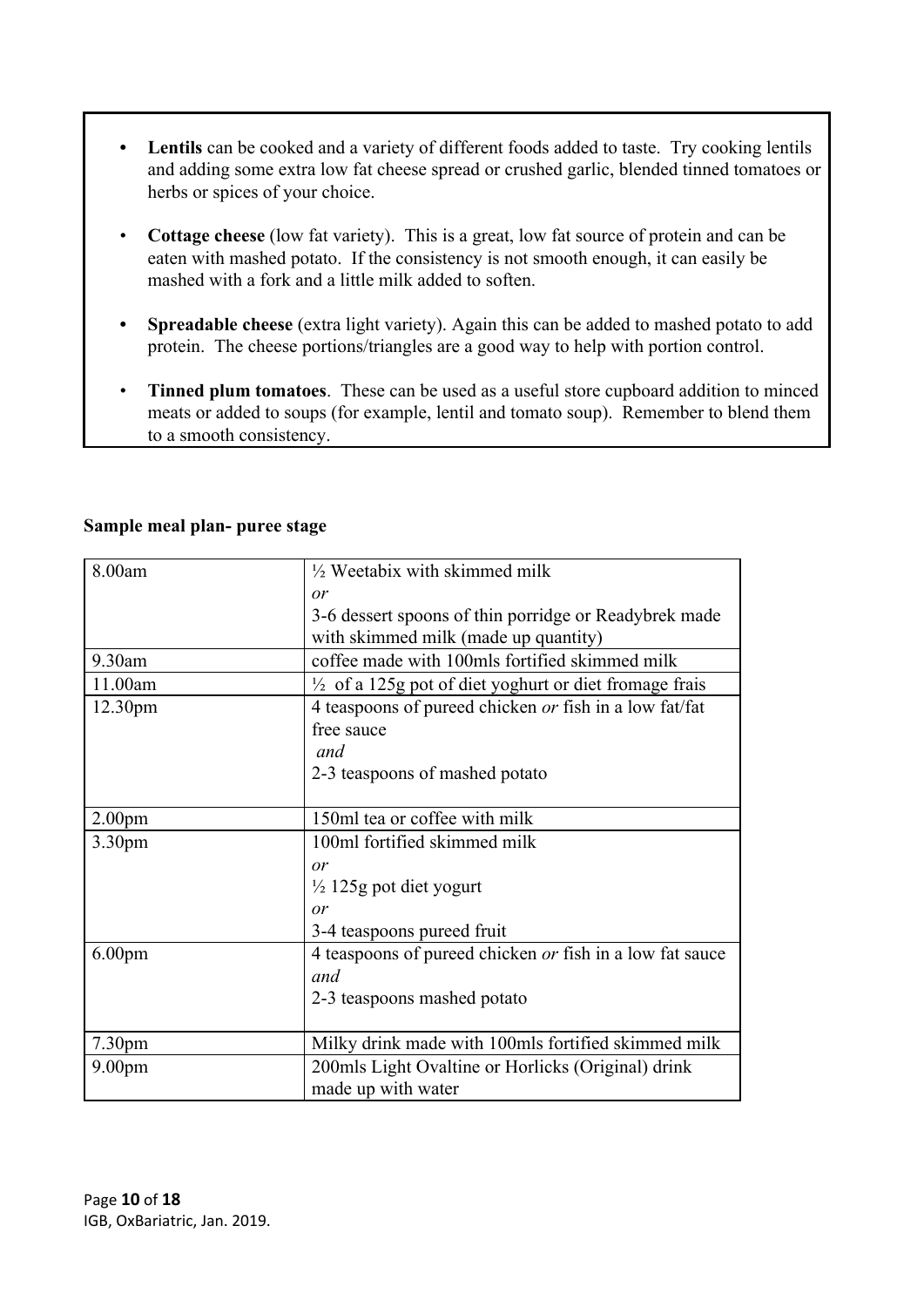### **Day 8-10- Soft foods**

It is best to avoid more 'difficult' foods at this stage, these could include red meat, shellfish, bread (especially fresh, doughy white bread), stringy fruit and vegetables and those with skins, dried fruit, nuts and sometimes rice. Fish and white meat are generally softer than red meat. Well-cooked lean minced meat with a little sauce will work well. Add gravy and low fat or fat free sauce during this time to ensure that foods are soft.

#### **Recommendations:**

- Once you feel comfortable with 5-6 small meals move up to 3 meals per day. The food that you choose should be low fat and low sugar.
- Your portion sizes should be around 3-6 tbsp. per meal. Aim not to exceed 6 tbsp. even if you feel you could eat more.
- Serve your meals on a 7 inch side plate.
- Eat very slowly, taking at least 20 minutes for each meal to recognise the new feeling of your stomach filling up.
- Stop eating at the first sign of satisfaction- do not aim to eat until you are full.
- At this stage food can contain soft lumps but no hard lumps e.g. skins, pips etc. as these may cause pain or get stuck on the balloon.
- Drink frequently before your meal then leave at least 45 minutes after your meal before drinking again.
- Consume a minimum of 2 litres of fluids per day.
- Consume low calorie fluids, avoid carbonated drinks and alcohol. Limit tea and coffee to about 4 cups per day to avoid excess caffeine.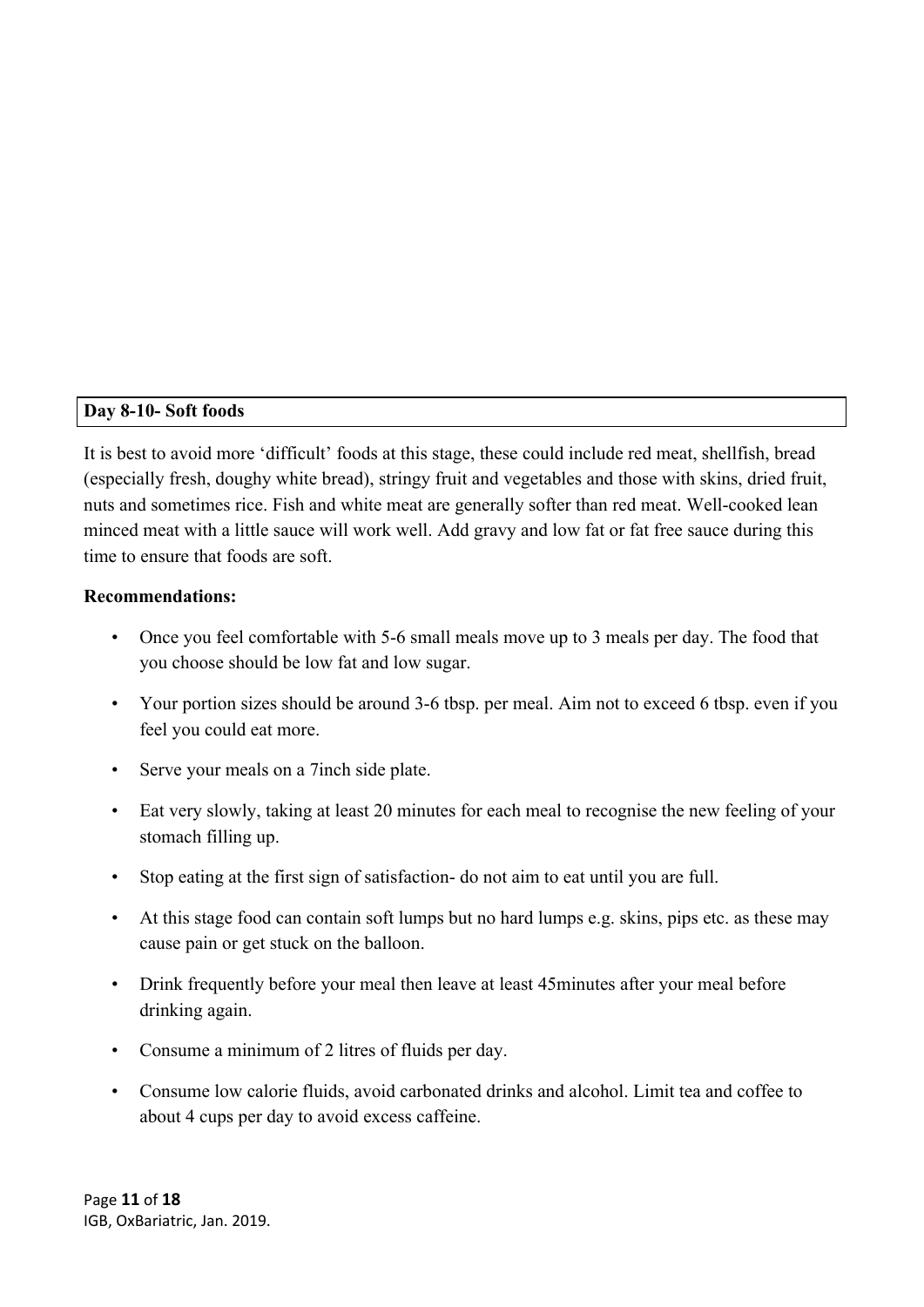- Continue to take a dissolvable or chewable multivitamin and mineral supplement daily until you move onto normal texture foods.
- Wait at least 2hrs after eating to go to bed.

### **Foods to include in the soft stage**

### **Breakfast:**

- 1 Weetabix or Oatibix with skimmed milk
- 3-6 dessert spoons of Readybrek or porridge
- 3-6 dessert spoons of branflakes or Special K with skimmed or semi-skimmed milk
- **●** ½ slice toast with 1 soft scrambled egg

### **Main Meals:**

*Aim for a maximum of 6 dessert spoons of overall serving of main meal which should include protein and carbohydrate.*

*•* **Stews or casseroles** containing lentils, pulses or peas, or small, well cooked pieces of poultry, meat and vegetables.

*The stew or casserole can be served with a small portion of boiled potatoes or boiled or roasted sweet potato, or a small portion of grains such as couscous, bulgar wheat or rice or soft cooked pasta.*

- **Minced meat or poultry dishes** such as cottage pie, shepherds' pie or turkey mince *served with gravy and potatoes or grains as above and softly cooked fresh, frozen or tinned vegetables. Maximum 6 dessert spoons per overall serving.*
- **• Bolognese or chilli con carne** made with lean mince served with softly cooked pasta or rice.
- **• Curry** made with chicken, tofu or vegetables and low fat tomato sauces (e.g. rogan josh, balti, jalfrezi). Avoid creamy or coconut based curries which are high in fat served with boiled rice.
- **• Lasagne or Cannelloni** made with low fat cheese and skimmed milk *or* a low fat or diet variety of ready meal
- **• Soft omelette or scrambled egg** (1 medium egg)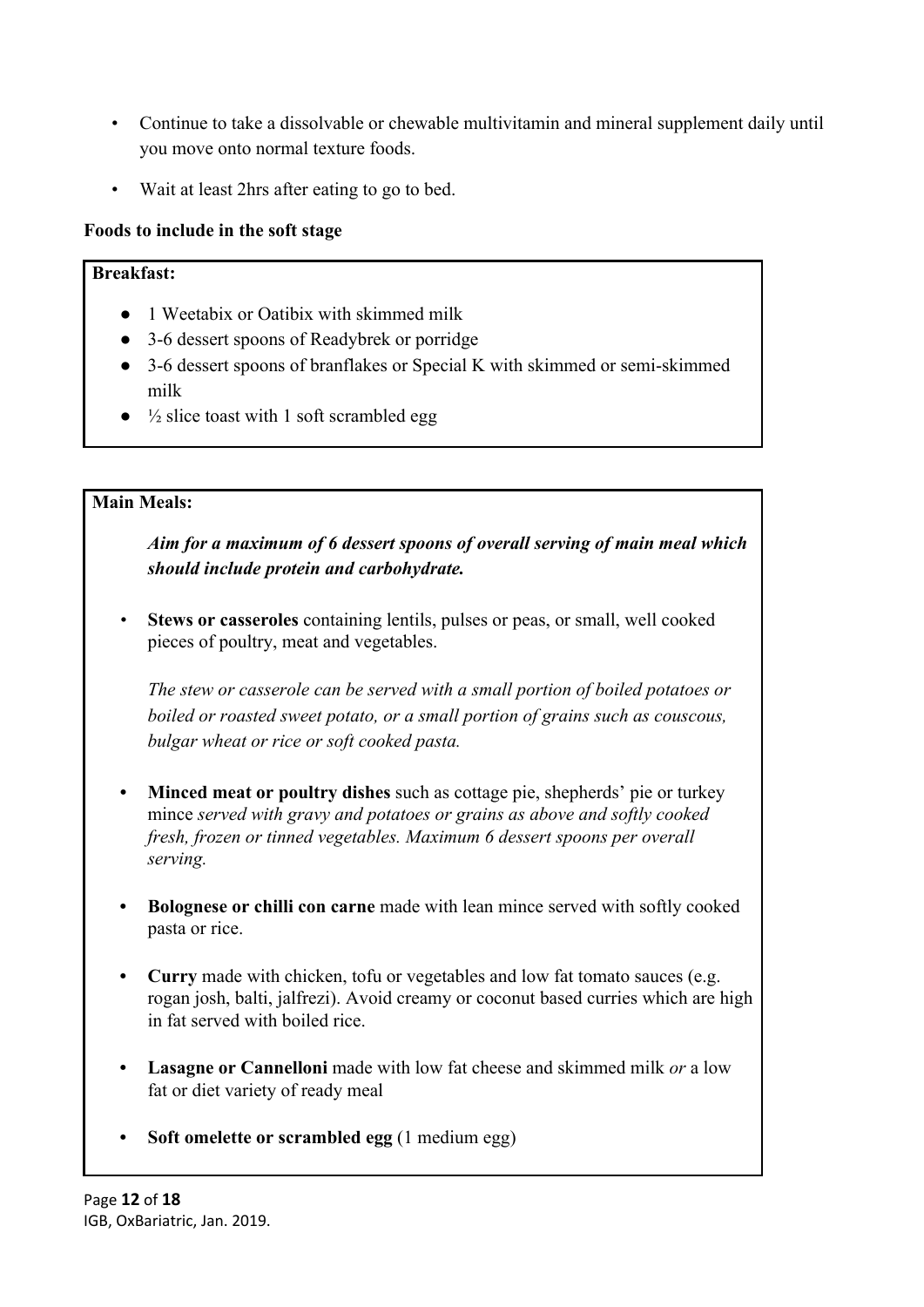- **• White poached fish** served with a white low fat sauce *or* herbs and lemon**.**
- **• Meat alternatives such as tofu or quorn pieces** can be served with soft potatoes, grains or pasta and vegetables as above.
- **Fish pie** made with low fat sauce *or* low fat or diet variety of ready meal.
- **Macaroni cheese** made with low fat cheese and skimmed milk
- **• Dahl and lentil dishes** as listed in the pureed diet stage can be used in this stage as an accompaniment to minced meat or soft roasted vegetables.
- **• Risotto** made with soft vegetables and low fat cheese
- **• Baked beans (2-3 dessert spoons)** served on ½ slice of toast
- **• Cauliflower or broccoli cheese** made with low fat cheese and skimmed milk
- **•• Poached or casseroled chicken breast** ( $\frac{1}{4}$  of a small chicken breast)
- **• Cottage cheese** (low fat variety) with garlic, herbs or pineapple. This is a great, low fat source of protein and can be eaten with 1-2 low fat crispbreads or crackers.
- **• Spreadable cheese** (extra light variety). Again this can be served with low fat crispbreads or crackers. Cheese portions/triangles are a good way to help with portion control.
- **• Hummous** (low fat variety) served with 1-2 low fat crispbread or crackers
- **• Tinned plum tomatoes**. Serve as tomatoes on toast or as a vegetable accompaniment with minced meat or with boiled potatoes.
- **Other suitable vegetables: carrots, broccoli, cauliflower, courgette, fork mashed swede**

#### **Sample meal plan- soft stage**

| <b>Breakfast</b> | 1 Weetabix with skimmed milk                                      |
|------------------|-------------------------------------------------------------------|
| 8am              | or                                                                |
|                  | 3-6 dessert spoons thick porridge or Readybrek                    |
|                  | or                                                                |
|                  | $\frac{1}{2}$ slice toast with a scraping of low fat spread and 1 |
|                  | medium poached egg                                                |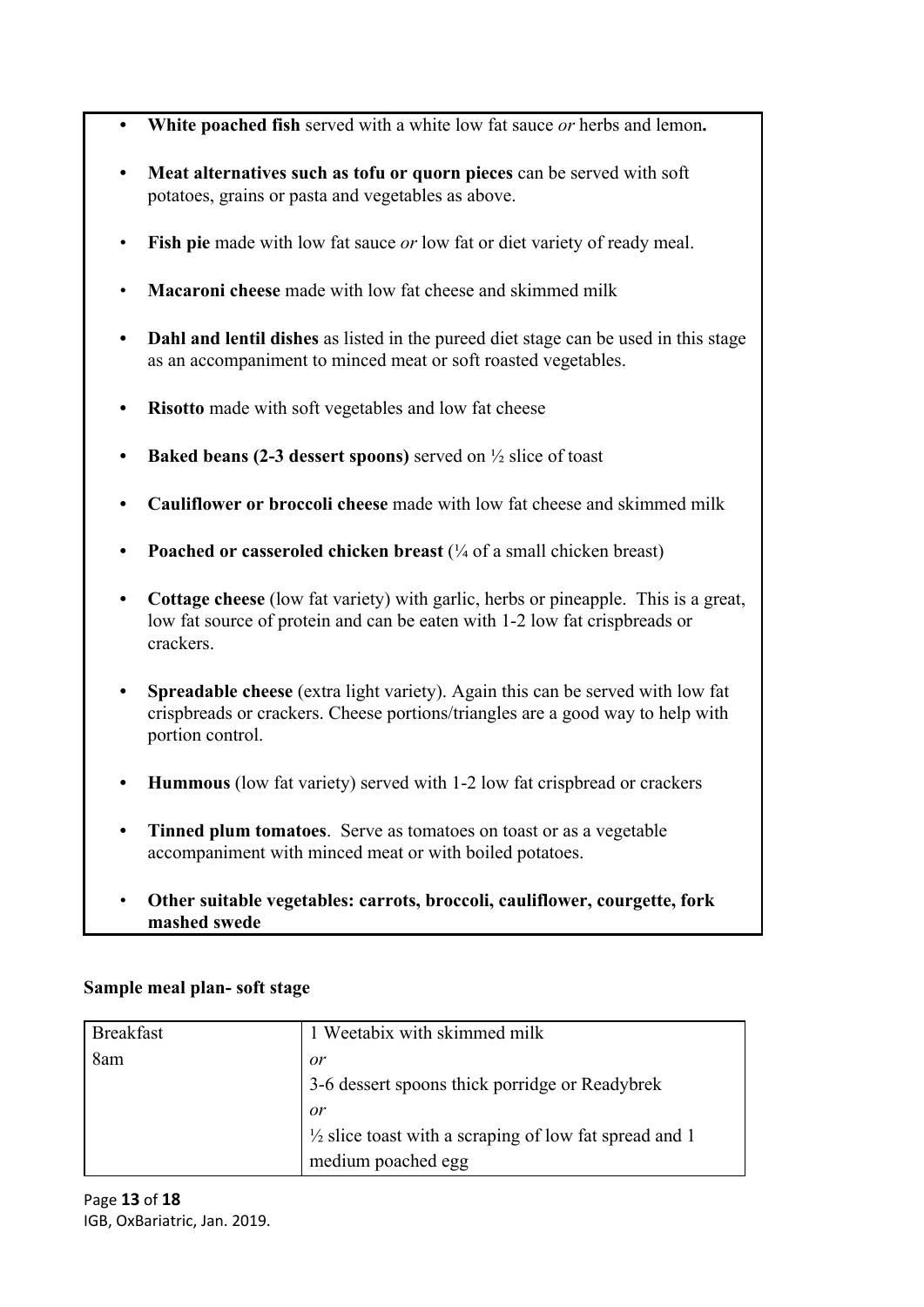| Mid Morning         | Coffee made with 100mls fortified skimmed milk                 |
|---------------------|----------------------------------------------------------------|
| 10.30am             | or                                                             |
|                     | $\frac{1}{2}$ x 125g pot of diet yoghurt or diet fromage frais |
| Lunch               | 1-2 low fat crisp-breads or crackers                           |
| 12.30pm             | or                                                             |
|                     | $\frac{1}{2}$ slice toast                                      |
|                     | with                                                           |
|                     | 3-4 teaspoons low fat cottage cheese                           |
|                     | or                                                             |
|                     | 1 soft scrambled egg                                           |
| Mid Afternoon       | 1 portion of soft fruit                                        |
| 3.30pm              | or                                                             |
|                     | 2 dessertspoons stewed or mashed fruit (no skin pith or        |
|                     | pips)                                                          |
| <b>Evening Meal</b> | 3-4 teaspoons minced meat or casseroled chicken or             |
| 6pm                 | fish in sauce                                                  |
|                     | and                                                            |
|                     | 2-3 teaspoons mashed potato or soft cooked pasta               |
|                     | and                                                            |
|                     | 2-3 teaspoons mashed soft vegetables                           |
| Evening             | Drinks – low calorie                                           |
| 8pm                 |                                                                |

### **After 10 days- Normal texture foods**

This is the stage where you will really learn to work with your gastric balloon and start to develop lifelong habits. You must now move completely on to dry, solid textured foods and avoid soft and sloppy foods. Dry solid foods will leave you satisfied for longer.

The most important thing at this stage is to start to recognise the new feelings of satisfaction and distinguish physical hunger from 'head hunger'. We eat for many reasons and a lot of these have nothing to do with physical hunger. We sometimes eat for comfort, pleasure, habit, boredom because we're stressed or tired. We may eat because our stomach is making rumbling or gurgling noises but these signals do not necessarily mean that we are physically hungry. When you eat for reasons other than physical hunger often you will not feel satisfied because your body did not need food. The balloon will not help with this head/emotional hunger. It is therefore essential that you find strategies to help tackle these times. For example, de-stressing by reading a good book or going for a walk.

At this stage it is important to avoid foods from the previous stages such as milkshakes, smoothies, foods with lots of sauces or gravy. These foods pass easily over the balloon and you will soon feel hungry again. These types of foods were important in the first few days whilst you were getting used to your balloon but now may prevent you from losing weight. It is also important to avoid high

Page **14** of **18** IGB, OxBariatric, Jan. 2019.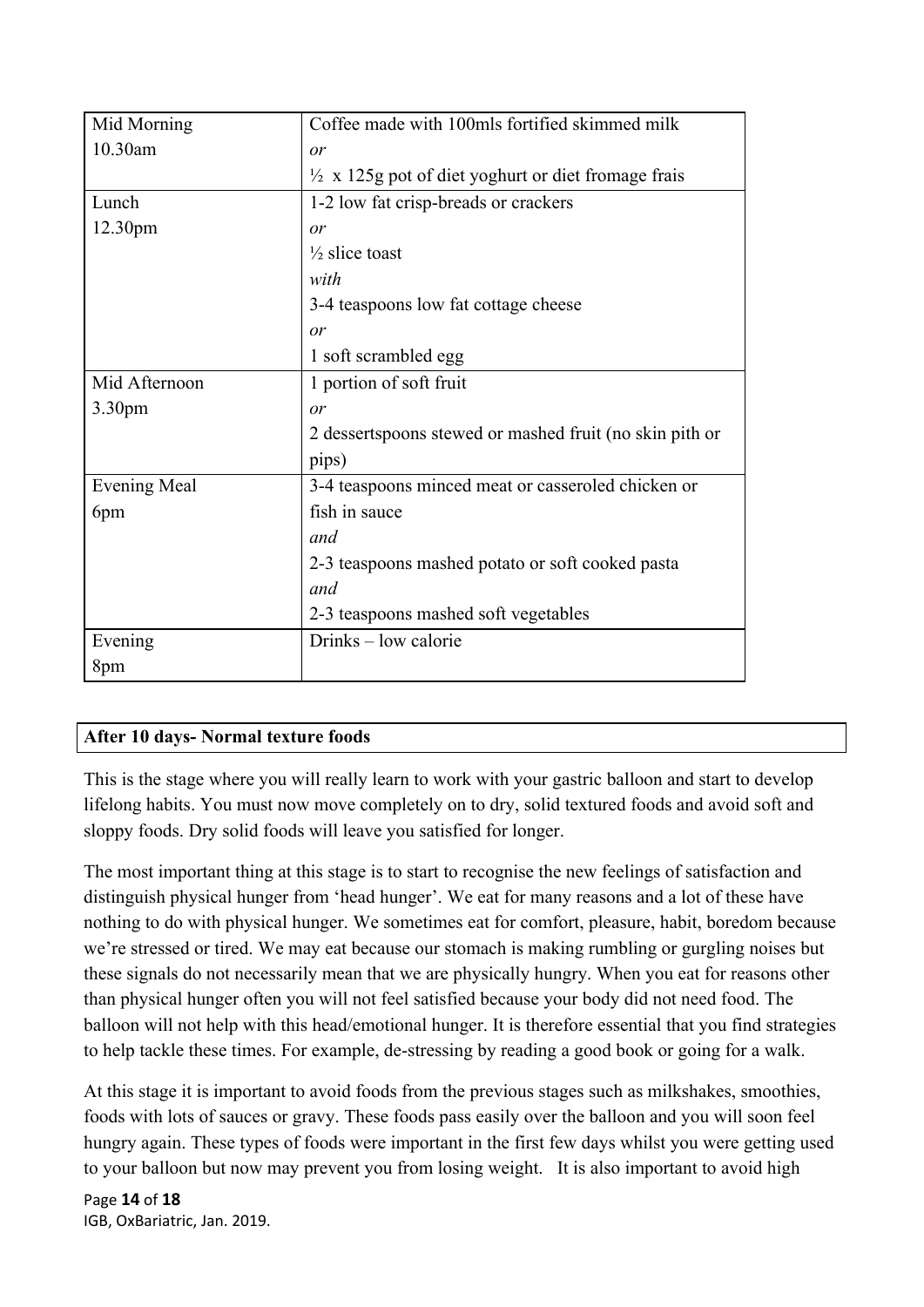calorie crunchy foods such as crisps and biscuits which when chewed well dissolve and pass through the stomach easily.

For your balloon to be effective you must eat slowly and chew well. This will help you to recognise the feeling of satisfaction and stop eating at an appropriate time. You should now be able to manage most foods however there are some foods that people may find more difficult e.g. red meat, shellfish, bread (especially very fresh), fibrous fruit and vegetables and nuts. It you experience discomfort on eating, try the food again a week or two later chewing for even longer and taking smaller bite sizes.

### **Top-up your nutrition**

You must take a complete A-Z multivitamin and mineral supplement however this no longer needs to be chewable. As your nutritional intake is limited, you will need to take this additional multivitamin and mineral supplement to meet your nutritional requirements.

### **It is important to get into the habit of taking your supplements every day.**

### **General tips of eating with your Intragastric balloon:**

- Eat 3 small meals per day at regular intervals avoid snacks between meals
- Aim to eat small portions e.g. from a 7 inch side plate
- Eat slowly and chew foods well- at least 20 times
- Think about the proportion of the different food groups on your plate. Aim for  $\frac{1}{2}$  plate vegetables/salad, ¼ starchy carbohydrate e.g. potato/pasta, ¼ lean protein e.g. chicken/fish/pulses
- Choose products which are low in fat and sugar
- Limit spicy foods that may irritate your stomach
- Avoid foods that you do not tolerate well
- Do not eat late at night- wait at least 2hrs after eating before going to bed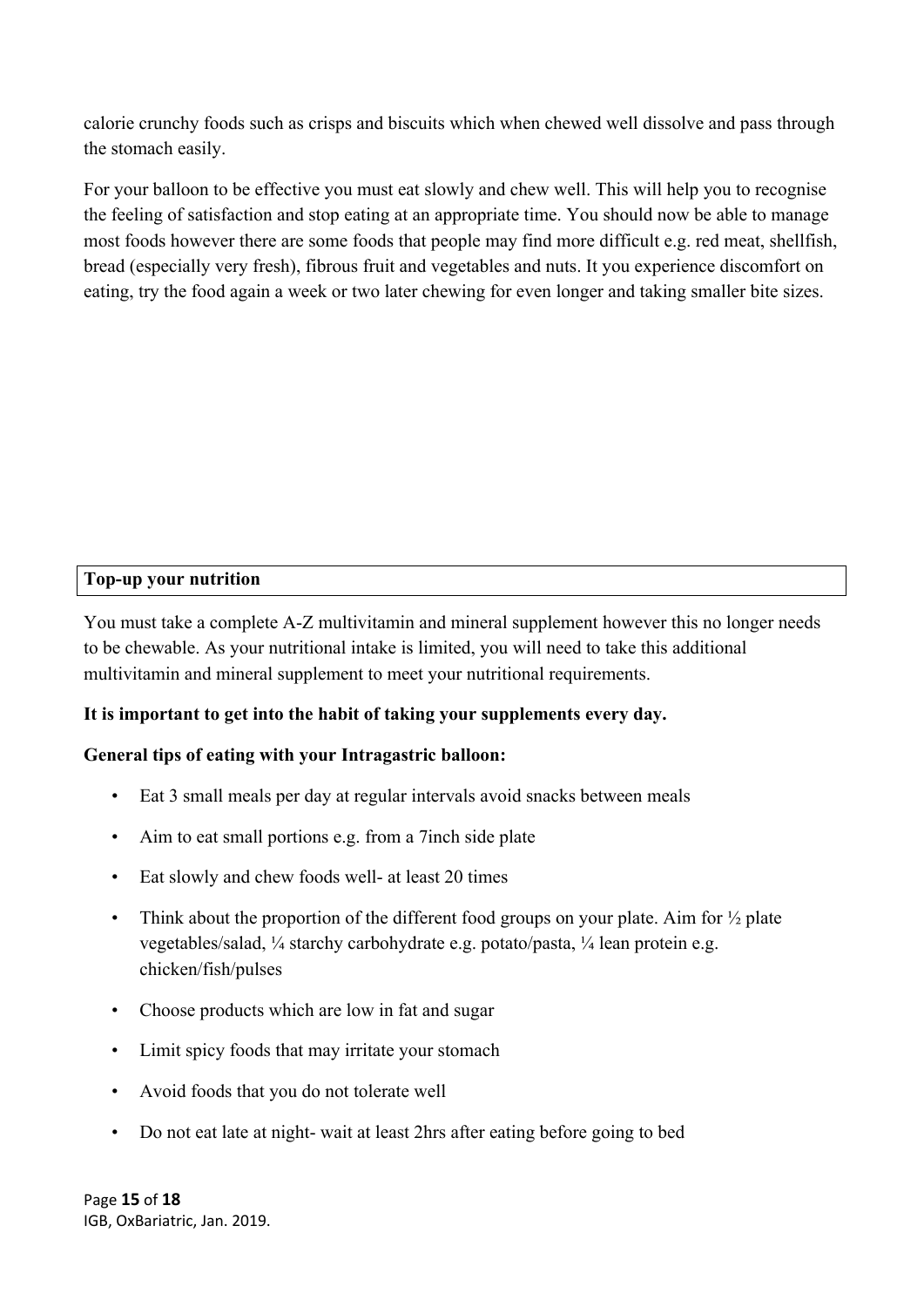- Drinks should be low calorie/calorie free
- Avoid carbonated/fizzy drinks
- Wait at least 45minutes after each meal before drinking- then drink low calorie fluids to rinse the balloon clean
- Ensure you drink between 2-2.5 litres of fluids per day
- Avoid very strong coffee and limit tea and coffee consumption to about 4 cups per day to avoid excess caffeine
- Wait at least 2hrs after eating to go to bed to prevent reflux
- Take a daily complete A-Z multivitamin and mineral supplement
- Aim for 800 calories per day and 60g protein

You may need to progress slower than the above guidance depending on your symptoms. If this is the case you can break the steps down into smaller steps for example starting with thinner liquids such as broth and then increasing to thicker liquids such as milk then moving onto yoghurt.

#### **Alcohol and the Intragastric Balloon**

It is advisable to avoid alcohol for at least the first few weeks after the balloon. Following this, if you are losing weight and eating small amounts your tolerance for alcohol will severely reduce so you must be cautious. Alcohol is also very high in calories and often associated with eating. Therefore it may not be helpful in your weight loss attempt. Consuming alcohol can also increase symptoms of heartburn.

### **Removal of your Intragastric Balloon**

After 6-12 months the balloon must be removed for safety reasons regardless of results. This is a short procedure in endoscopy similar to its placement. Prior to removal it is essential that you follow the guidance below to make the procedure safer and easier (your Dietitian will discuss this in more detail with you at the time).

- 4 days before removal go on to a very soft, low fibre diet. You must avoid high fibre foods such as wholegrain carbohydrates, skins of fruits and vegetables, bran, beans and pulses. This will be similar textures to the soft diet you followed days 8-10 post placement.
- 1 day before removal, fluids only (no solid/puree foods) e.g. milk, sugar free squash, SlimFast. Similar to days 2-3 post placement.
- Midnight before the procedure water only.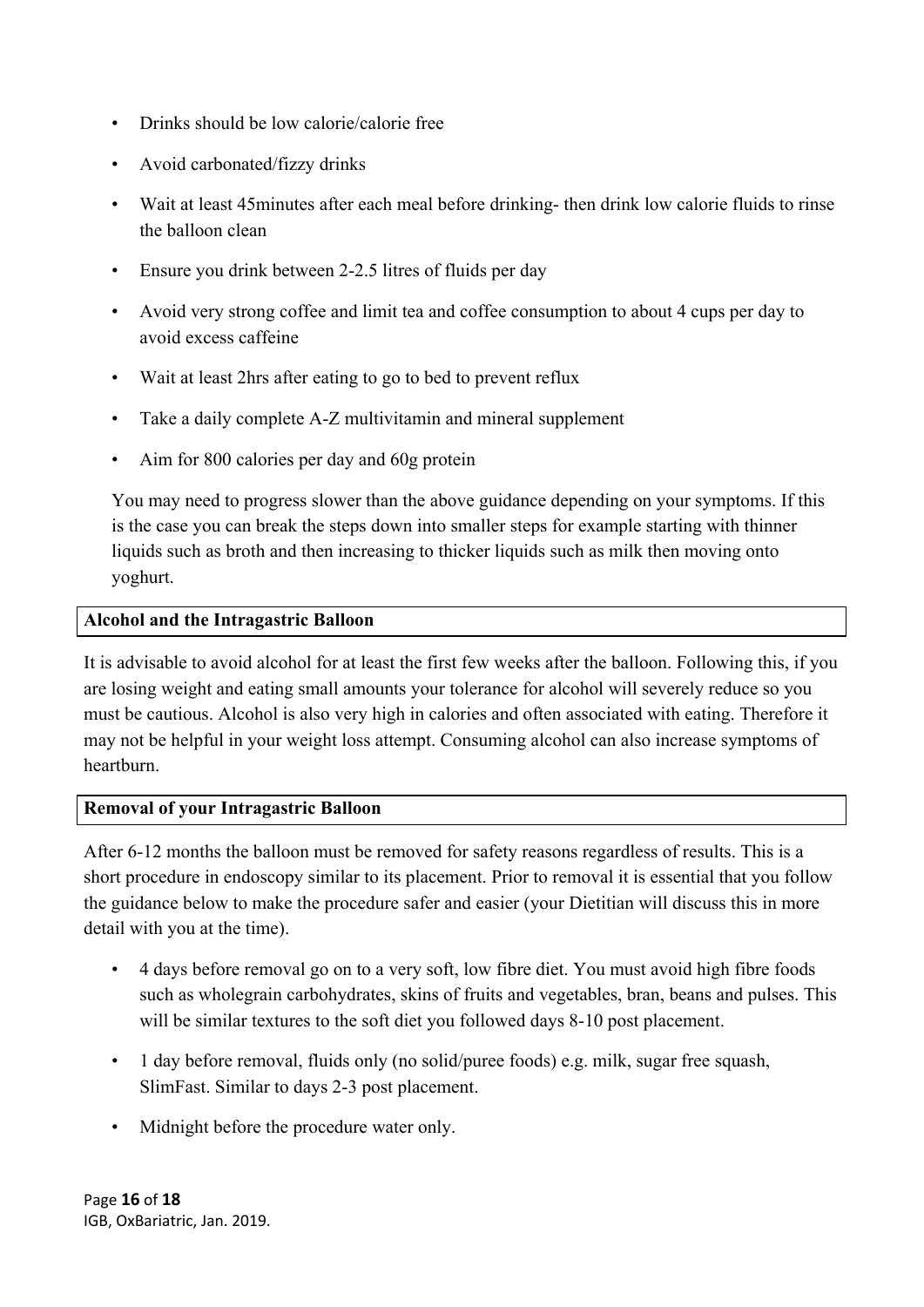It is essential after removal that you carry on the positive changes you have made to prevent weight re-gain. The balloon should have acted as a training tool to allow you to make significant changes.

### **Points for success**

Success following your procedure can be improved by following the points listed below:

- Attend all follow-up appointments with the bariatric team. If you think you have not received a review appointment, or you would like to organise a review appointment please do contact us to arrange this for you. We ask that you share the responsibility for ensuring you receive regular reviews with our team.
- Remember life-long dietary and lifestyle changes are needed for success. Learn to chew your food well and eat s-l-o-w-l-y.
- Plan ahead- make sure you have suitable foods and drinks in the house for each stage of the diet. Also make sure that you have a good supply of all medications and supplements that you need.
- Regular exercise is important to help you achieve long term weight loss and improve your health. Build up your exercise regime slowly to avoid injury. Recording your progress can help keep you motivated.
- Contact your bariatric team if you are failing to lose weight.
- Take all medications as prescribed.
- If you think you are experiencing any of the symptoms listed in the risk section, particularly related to the balloon deflating you must contact the bariatric team or an emergency department immediately. If you continue to be sick regularly it is also important that you contact the bariatric team.
- You must agree to attend to have the balloon removed at 6-12 months regardless of results.

#### **What to do in an emergency**

If you experience any of the following symptoms there may be a problem with your balloon that could be a medical emergency:

- A sudden loss of satisfaction from food
- An increase in hunger/appetite
- Being able to tolerate larger portions of food
- A sudden change of feeling in your stomach

Page **17** of **18** IGB, OxBariatric, Jan. 2019.